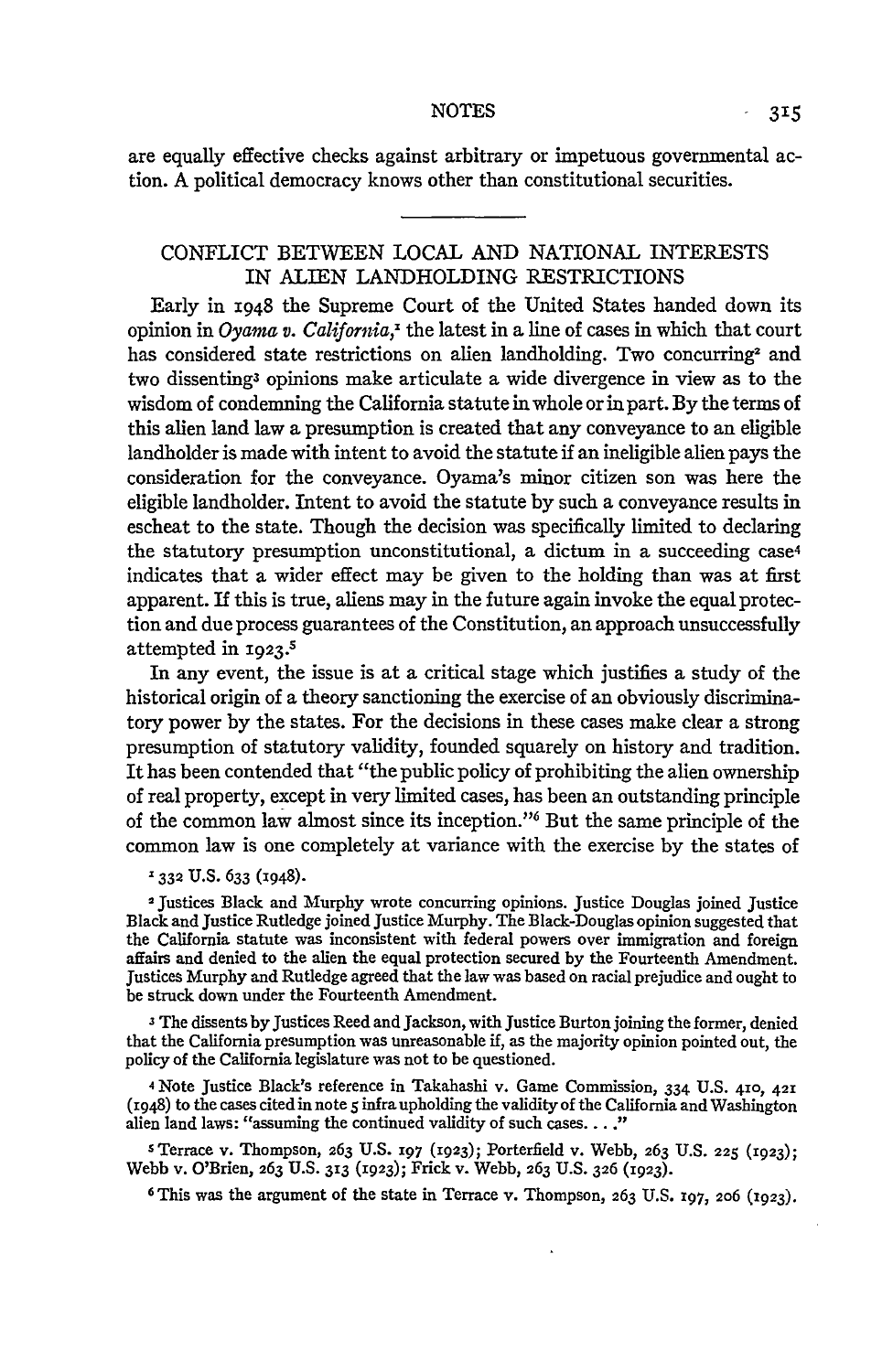control over landholding **by** aliens. Restrictions on such landholding came into the common law in aid of the defense of England and as a product of her foreign policy. Since the United States government is constitutionally charged with the conduct of national defense and foreign affairs, both legal history and constitutional theory justify federal control of alien land laws.

It is hornbook learning that at common law an alien could not-hold **land.** The restriction is often regarded as an inevitable part of the feudal system, **by** the very nature of which, it is said, landholding had to be restricted to citizens or subjects.7 But aliens, citizens, and subjects as we now know them did not exist in the early feudal period. Indeed, in England such distinctions would have been impossible. England was conquered **by** "aliens," one of them became king, and land was distributed to his followers. Under the circumstances such a thing as a common English nationality was for a long time inconceivable. It was not unusual for a man to hold land in France and England as a subject of both the French and English kings.

Common-law restrictions on alien landholding began in the thirteenth century with the crown's long struggle to maintain its claims to Normandy and other continental provinces. The English king in theory remained the Duke of Normandy, and allegiance from landholders there was due to him. The French, however, slowly occupied Normandy and compelled the lesser lords to obedience. 8 It was considered **by** the English that the crown was being deprived of its rights to land in France, and in retaliation the English king seized the lands of Frenchmen and Normans in England. This established the "precedent." Efforts to retain the remaining possessions of the English crown in France led eventually to the Hundred Years' War, and during this time the common law developed the principle that aliens could not hold land.

Early in this period, it was not considered that the land seized had been permanently lost to the French or Norman tenant, and it was felt that he might well resume possession when peace came.<sup>9</sup> Thus, some of the land seized was granted to new tenants with a proviso that it might be taken back when the

**7The** explanation is generally that all land was held of the king and that to hold land of the king implied fealty to the sovereign. Fealty meant that one had to bear true faith and allegiance in opposition to all men. One born in a foreign country bore a natural allegiance to that coun- try's sovereign from **which** he could not divest himself. Thus an alien could not bear fealty to the English king, since this would be in conflict with the alien's natural allegiance to the foreign king. The Laws Relating to Aliens, **3** Law. Mag. (n.s.) **264 (1845);** Bailey, Rights and Duties of Aliens within National Boundaries, *15* **Ky.** L.J. 196, **199-200 (1927).**

<sup>8</sup> Normandy was lost in the period **II89-12o4,** but the loss was not accepted **by** the English **king** till **1259.** Tout, France and England **78 (1922).**

**9** 1 Pollock and Maitland, History of English Law **46o (i899);** Holdsworth, History of English Law *85* **(i938);** Selden Society, Select Cases Before the King's Council **1243-1482,** xlvii-xlix, **lxxiii** (1918). Some of the treaties signed in the intervals of peace specified that the lands be returned to the aliens. See Molyns v. Fiennes (1365), reprinted in Selden Society, Select Cases before the King's Council 49 (1918), wherein on petition to King's Council such a treaty was carried into execution.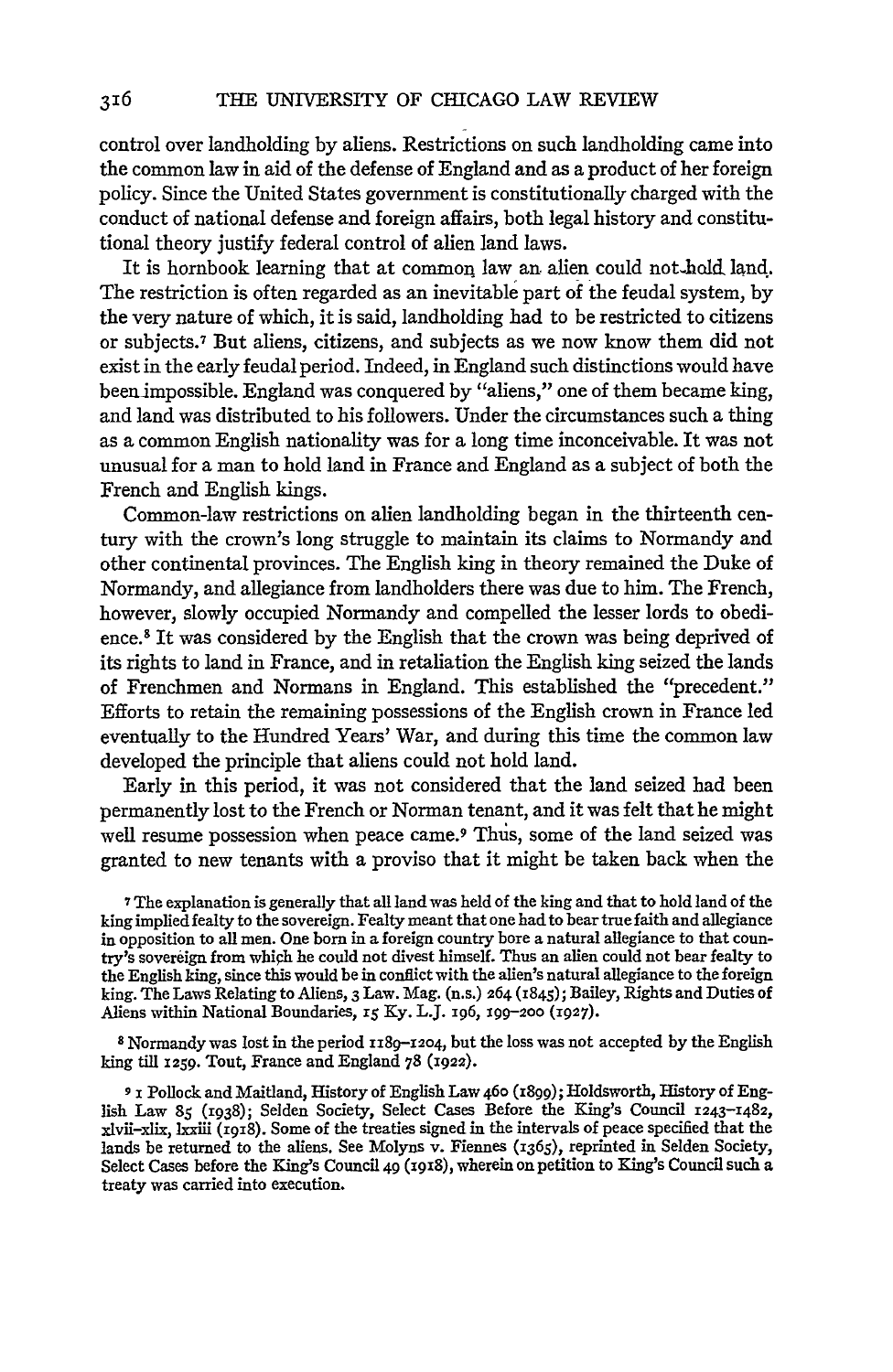Normans recognized the English king as their overlord. It is of this early time that Bracton speaks when he writes that "if a man living in obedience to the king of France claims land against you, you may except against him."<sup>10</sup> This exception was considered a dilatory plea which served to bar an action only until peace was established and the king's rights were recognized in France. The French were the only aliens who had to be considered in this respect. There were other foreigners in England, but they were merchants who were without claims to or desires for English land."

But permanent peace never came, and in time Bracton's dilatory exception became peremptory. The plea that "you are the subject of a king who is at war with our king and you may not be answered here, for Englishmen are not answered in France" becomes simply "you are an alien." Thus it came to be the law that aliens could not hold land in England-not because of anything inherent in the feudal system<sup>12</sup> but as an "exaggerated generalization" of the habit of seizing the lands of Frenchmen.<sup>13</sup>

Once the basic principle was established, the consequences were carefully worked out. Though an alien could not *hold* land, clearly he could *take* land by act of a person.<sup>14</sup> Thus a deed, gift, or devise gave the alien a title good against all the world except the crown.<sup>15</sup> Even as against the crown the alien held until,

**10** Bracton, De Legibus Angliae § **427b;** see ibid., at §§ 298, 415b, **428b.**

**11** Pollock and Maitland, op. cit. supra note 9, at 462.

<sup>12</sup> The usual argument that tenure meant that one could hold land under only one sovereign seems to be refuted by Bracton. Even in the event of war between two kingdoms in both of which a landowner holds land, the landowner could retain his land. He had to contribute personal service to the lord to whom he had sworn allegiance by homage, but he also had to insure the presence of forces due from him in respect to land held in the opposing kingdom. Bracton gives the names of some people who acted on this basis during the struggle for Normandy. Bracton, op. cit. supra note io, at 427b. Thus Blackstone's statement that without restrictions on landholding by aliens "the design of introducing our feuds, the defense of the kingdom, would have been defeated," seems incorrect. **2 El.** Comm. \*249.

**'3** "The truth seems to be that in the course of the thirteenth century our kings acquired a habit of seizing the lands of **...** Frenchmen.... To us it seems that the king's claim to seize the lands of aliens is an exaggerated generalization of his claim to seize the lands of his French enemies." Pollock and Maitland, op. cit. supra note **9,** at 462-63. Holdsworth, op. cit. supra note 9, at **85** states, "Historically the rules of the common law as to the incapacity of the alien to own land inverts the order of cause and effect-it was because the king had seized the lands of these Normans that the common law arrived at its settled rules as to the **...** incapacity of the alien to hold English land."

X Co. Litt. **\*2b;** i Bl. Comm. **\*371;** 1 Bacon's Abridgment **172** (7th ed., **x832);** Shepard's Touchstone \*56; Comyns, Digest of Laws of England 545 (5th ed., **1822);** Kent, Comm. \*55.

**S** Anon., Goulds. 29 (1576) (alien purchased land and before an office found [note i6 infra] was convened the Queen made him a denizen. It was held that the land was not in escheat to the Queen before office found and that her confirmation of the alien's title was good); see Burk v. Brown, **2** Atk. 397, 398 (Ch., 1742), where Lord Hardwicke said, "An alien, to be sure, is capable of taking by purchase; but by that is meant a conveyance at common law, or any other kind of purchase. .. **."** The American cases follow the common law where no statute interferes. McKinley Creek Mining Co. v. Alaska United Mine Co., **183 U.S.** 563 (igoi);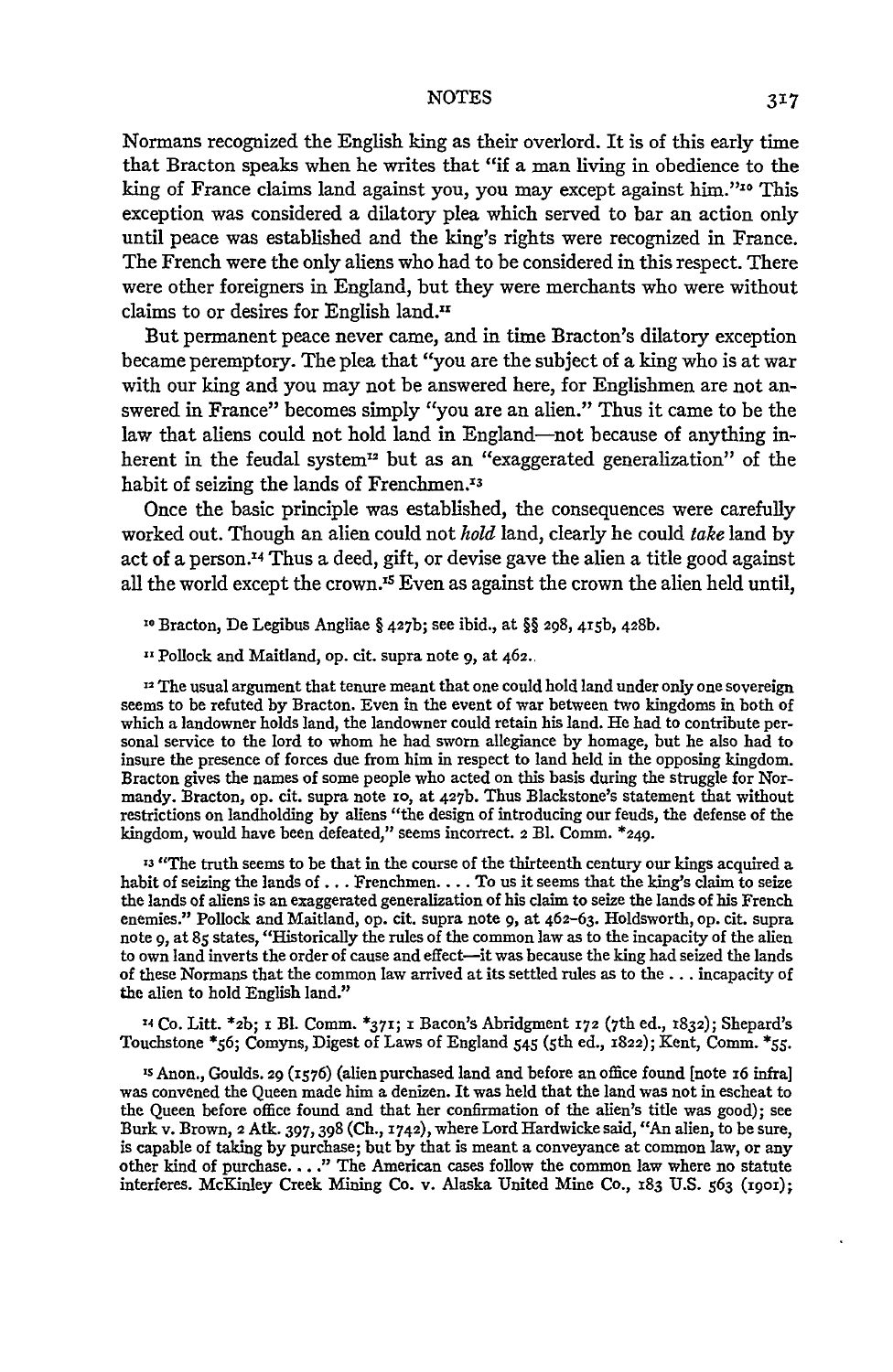by an inquest of office found,<sup>16</sup> he was divested of whatever right he had, and title was given the king.'7 Until such time as an office was found against him the alien was entitled to all the rents and profits of the land. He had such right as to be able to suffer a common recovery and bar an entail.<sup>18</sup> But he could not by deed pass a title which was good as against the crown,<sup>19</sup> and on his death title to the property passed to the king without the necessity of an office found even if the alien had tried to devise the land to others.<sup>26</sup>

Since he could not hold the land, the law would not aid him in taking. That is, though an alien might take by act of the parties, he could not take by act of law, for, it was said, the law would not frustrate itself by doing what would later have to be undone. Therefore, an alien could not take as an heir nor by dower or curtesy.<sup>21</sup> If there were other heirs of equal degree who could take, the

Manuel v. Wulff, **152** U.S. *505* (1893); Phillips v. Moore, **ioo** U.S. **208** (i879); Osterman v. Baldwin, 6 Wall. (U.S.) 1i6 (1867); Cross v. DeValle, **i** Wall. (U.S.) *5* **(x863).**

<sup>16</sup> Blackstone describes office found as "an inquiry made by the king's officers... or by writ to them sent for that purpose, or by commissioners specially appointed, concerning any matter that entitles the king to possession of lands or tenements, goods or chattels. This is done by a jury of no determinate number.., to inquire whether... C, who has purchased lands, be an alien; which is another case of forfeiture... **." 3** Bl. Comm. **\*258.**

**'7** Page's Case, *5* Co. *52a* (i588) (property was devised to one made a denizen before the death of the testator. The letters of denization were mistakenly dated after testator's death. Upon an office found against the devisee, an alien born, it was held that a commission for an inquest of office found to entitle the crown to the estate and possession of the lands must be under the Great Seal. Since this commission was under the Exchequer Seal, it was void as against the devisee); Duplessis v. Attorney General, x Brown P.C. 415 (H.L., **1753)** (the crown may invoke the aid of equity to discover the fact of alienage under an inquest of office found, for an alien holds real interests only for the benefit of the crown; but the latter can only recover the land by a commission under the Great Seal, and to prove the facts is entitled to the assistance of a court of equity). For the same case in the Court of Exchequer see Attorney General v. Duplessis, 2 Ves. Sr. 286 (Exch., **1751);** see also Attorney General v. Weeden & Shales,  $\bar{x}$  Park 267 (1699) (inquest of office found is necessary to recover the chose in action of an alien enemy). The United States Supreme Court follows similar rules. Fairfax's Devisee v.<br>Hunter's Lessee, 7 Cranch Foreign Parts v. New Haven and W. Weaver, **8** Wheat. (U.S.) 464 (1823).

 $13$  Anon., Goulds. 102 (1588) (an alien born purchased land in tail with a remainder to a stranger in fee. The alien suffered a common recovery to his own use in fee and later an office was found against him. It was held to the stranger was gone).

**9** Fish v. Klien, 2 Mer. 431 (Ch., 1817); Co. Litt. \*42b: "But many that have capacity to take, are disabled to enfoeffe as... aliens borne"; see Radcliffe v. Roper, io Mod. **89 (Ch.,** 1712).

" Co. Litt. **\*2b;** z Bacon's Abridgment **173-74** (7th ed., 1832): "If an alien purchase land and die, then the freehold is in the king without office found, because no man can take it as heir to an alien, therefore the freehold is cast upon the king. . . ."; 2 Bl. Comm. \*249: "And as they [aliens] can neither hol that they can have no heirs, since they can have nothing for an heir to inherit; but so it is expressly holden because they have not in them any inheritable blood." This view was accepted in Blight's Lessee v. Rochester, **7** Wheat. (U.S.) *534* (1822).

21 Collingwood v. Pace, **i** Keb. **65** (C.P., x66r), and see opinion of Bridgman, **CJ.,** in Bridg. **410** (i66i); Thomas v. Acklam, 2 Barn. & Cress. **779** (K.B., 1824); see Rittson v.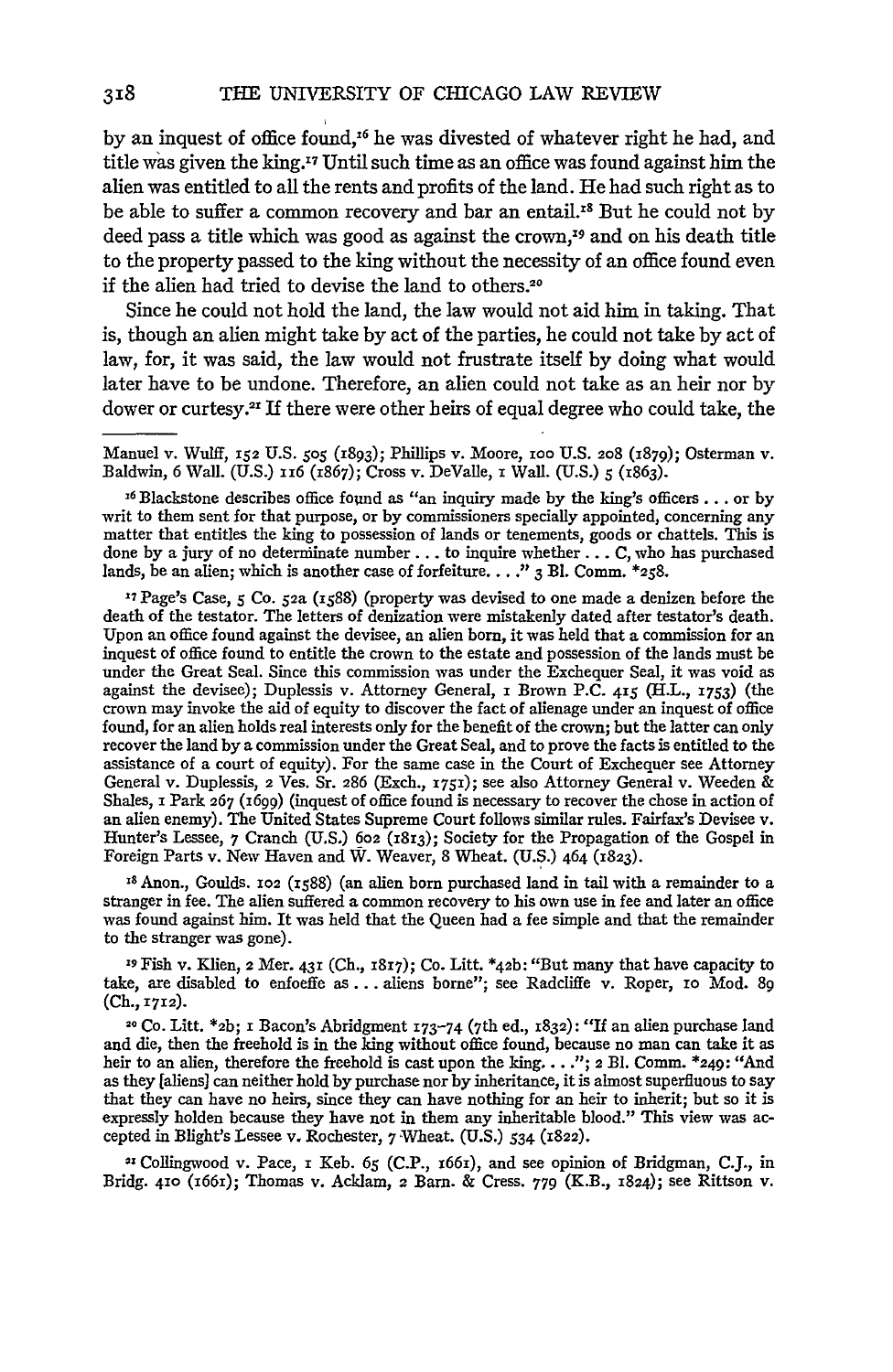alien would simply be ignored. For a long time it was held that an inheritance could not be traced through an alien. The extremes to which the concept was pushed is illustrated **by** a holding that one of two brothers, native-born Englishmen of an alien father, could not be the heir of the other, for descent would have to be traced through the father who had no "inheritable blood."22 This opinion seems later to have been overruled **by** the courts, 23 though some uncertainty remained until the law was later clarified by statute.<sup>24</sup>

Equity followed the law,25 although doctrines'peculiar to equity could make some differences in the results which might occur in a particular case. Thus, the doctrine of equitable conversion would turn "land into money" in a-situation where real estate was left in trust to be sold and the proceeds delivered over to an alien legatee.26

To these rather rigid rules only one exception was recognized. For purposes of trade, friendly alien merchants were allowed to hold the lease of a house.<sup>27</sup> Though this exception was later broadened to include all aliens, $3<sup>8</sup>$  on the whole the rules against alien landholding remained until **1870.** In that year a statute abolished the disability, and aliens were granted the same rights as English subjects to hold, transfer, and inherit land.<sup>29</sup>

Problems involving the landholding disability of aliens arose almost im-

**<sup>23</sup>**Collingwood v. Pace, **i** Vent. **413** (Ex. **Ch.,** 1664); for Bridgman's dissent see Bridg. **414** (1664).

**24 J1 & 12 W. II,** c. **6 (1700); 25** Geo. III, c. **39 (1751).**

**2s** Sharp v. St. Saveur, *7* **Ch. App.** 343 **(1871);** Barrow v. Wadkin, **24** Beav. **i (Ch.,** 1857); Rittson v. Stordy, **3** Small **&** Giff. **230 (Ch., x855);** Fourdin v. Goudey, **3 My. &** Keene **383 (Ch., 1834);** Fish v. Klien, **2** Mer. **431 (Ch., 1817);** Burk v. Brown, **2** Atk. **397 (Ch., 1742);** Rex v. Holland, Alleyn **14 (Ch., i68i).**

**<sup>26</sup>**Craig v. Leslie, **3** Wheat. **(U.S.) 563** (1SS); Du Hourmelin v. Sheldon, 4 My. **&** Cr. **525 (Ch.,** 1839).

**27 ". . .** as to a lease for years there is a diversity between a lease for years of a house for the habitation of a merchant stranger being an alien, whose king is in league with ours, and a lease for years of **lands....** For if he takes a lease for **years...** [of the latter] upon office found the king shall have it. But of a house for habitation he may take a lease for years as incident to commerce, for without habitation he cannot merchandize or trade.... But if the alien be no merchant, then the king shall have the lease for years albeit it were for habitation...." Co. Litt. **\*2b;** Pollock and Maitland, op. cit. supra note **9,** at 464-65.

**28 The** alien in legal history, **163** L.T. 497, **498 col. 2 (1927);** The Laws Relating to Aliens, **op.** cit. supra note **7,** at **264 (1845).**

**29 33 &** 34 Vict., c. **14** (1870); see The Land Law of Great Britain with Especial Reference to the Rights of Aliens, **i8** Am. L. Reg. (n.s.) 465 (1879).

Stordy, 3 Small **&** Giff. **230 (Ch.,** 1855). The point was apparently argued but not decided in Boistard v. Cumbwell **(1243),** reprinted in Selden Society Select Cases before the King's Council **1243-1382,** at **x** (i9i8). The American cases are Mager v. Grima, **8** How. **(U.S.) 49o (185o);** Levy v. McCartee, **6** Pet. **(U.S.) 102 (1832);** Inglis v. Sailor's Snug Harbour, **3** Pet. **(U.S.) 99 (1830);** Orr v. Hodgson, 4 Wheat. **(U.S.)** 453 (i8r9); Dawson's Lessee v. Godfrey, 4 Cranch **(U.S.) 321** (io8).

**<sup>2</sup> Bl.** Comm. **\*250;** Co. Litt. \*8a.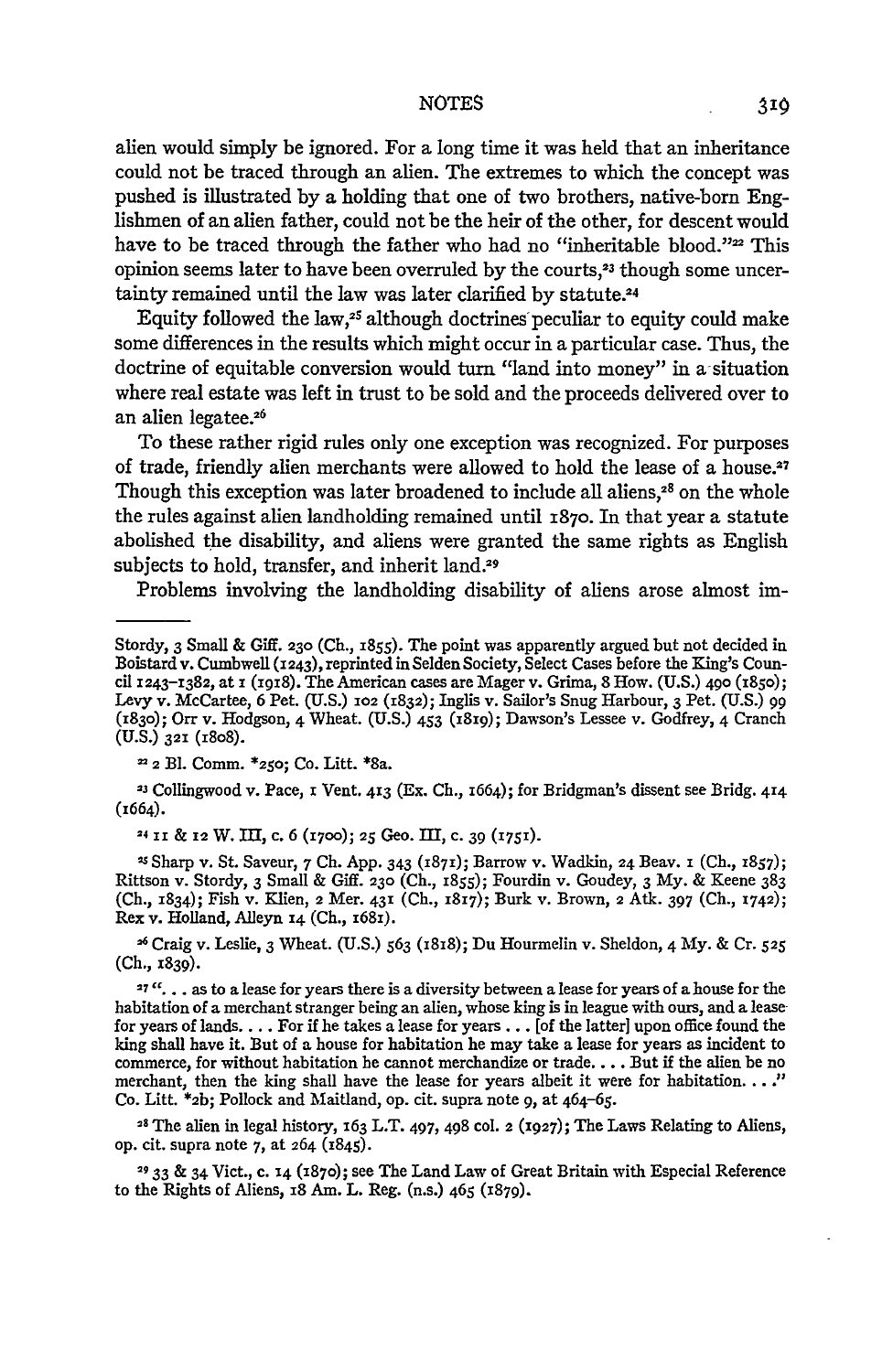mediately when the United States became an independent nation. Many colonial landholders adhered to the British crown. As a result, many of the states passed laws declaring their lands forfeited to the state on the basis of the alienage of such persons.<sup>30</sup> The "Tories" argued against such statutes on the ground that British subjects born in the colonies before July 4, 1776 should not be considered aliens.3y However, it was later settled that citizenship at the time the land descended, and not at birth, was controlling.32 When cases arising out of the state forfeiture laws reached the Supreme Court, it accepted the common-law view of the landholding disability of aliens.33 From this point of view the Court has never departed,<sup>34</sup> and today, unless modified by statute<sup>35</sup> or treaty,<sup>36</sup> alien landholding in the United States rests on the same basis as it did in England at the time of the American Revolution.

Statutes defining the ability of the alien to hold land have been enacted by the federal government. 37 Under these laws, aliens who are bona fide residents of the United States, or who have declared their intention to become American citizens, or whose right to hold land is secured by a treaty have landholding rights equivalent to those of citizens of the United States. These statutes are, however, restricted in their application to the Territories of the United States and to the District of Columbia. 35 But the statutes make it clear that Congress

**<sup>30</sup>**Examples are the Maryland statute involved in Smith v. Maryland, 6 Cranch (U.S.) 286 (iSio); the Virginia statute in Fairfax's Devisee v. Hunter's Lessee, **7** Cranch **(U.S.) 602** (1813); the New York statute in Harden v. Fisher, **i** Wheat. (U.S.) **3oo** (1816).

**<sup>31</sup>**Mcllvaine v. Coxe, 2 Cranch (U.S.) **280 (i8o5);** Lambert v. Paine, **3** Cranch (U.S.) **97** (i8o5). The argument was based on Calvin's Case, 7 Co. Rep. i (Ex. Ch., 16o8), where it was held that a Scotchman born after the Scotch king had become the English king was not an alien, for he was born within the ligeance of the English king. Here it was argued that English- men and citizens of the United States were born within the same allegiance and thus could not be aliens in each other's countries.

**32** Dawson's Lessee v. Godfrey, 4 Cranch (U.S.) **320** (18o8).

**<sup>33</sup>**Fairfax's Devisee v. Hunter's Lessee, **7** Cranch (U.S.) **602 (1813).**

**<sup>34</sup>**McKinley Creek Mining Co. v. Alaska United Mining Co., **183** U.S. 563 **(i9o);** Manuel **V.** Wulff, **152** U.S. **505** (1894); Phillips v. Moore, **1oo** U.S. **208** (1879); Osterman v. Baldwin, 6 Wall. (U.S.) "6 (x867); Cross v. DeValle, i Wall. (U.S.) **5** (2863); Mager v. Grima, 8 How. (U.S.) 490 **(1850);** Shanks v. Dupont, 3 Pet. (U.S.) 242 **(183o);** Inglis v. Sailor's Snug Harbour, 3 Pet. (U.S.) 99 **(83o);** Governeur's Heirs v. Robertson, **"i** Wheat. (U.S.) 333 **(1826);** Blight's Lessee v. Rochester, 7 Wheat. (U.S.) 534 (x822); Craig v. Radford, **3** Wheat. 594 (i818).

3s Blythe v. Hinckley, i8o U.S. **333 (i9o);** Griffith v. Godey, **113** U.S. **89** (884); Sullivan v. Burnett, **1o5** U.S. 334 **(188i);** Beard v. Rowan, 9 Pet. (U.S.) **3oi** (835); Spratt v. Spratt, i Pet. (U.S.) 343 (1828).

**36** Jordan v. Tashiro, **278** U.S. **123** (1928); Geoffrey v. Riggs, **133** U.S. **258** (1889); Hauenstein v. Lynham, **100** U.S. 483 **(1879);** Carneal v. Banks, io Wheat. (U.S.) 182 (1825); Jackson v. Clarke, 3 Wheat. (U.S.) 1 (1818); Chirac v. Chirac, 2 Wheat. (U.S.) 259 (1817); Harden v. Fisher, **i** Wheat. (U.S.) **300** (186).

**<sup>37</sup>**29 Stat. 68 (1897), 8 U.S.C.A. §§ **71, 72** (1942); 33 Stat. **733** (19o5), 8 U.S.C.A. § **<sup>78</sup>**  $(1942).$ 

**<sup>3</sup>**Alien landholding in Hawaii is governed by separate and more rigorous provisions. 42 Stat. **T17 (1921),** 8 **U.S.C.A.** §§ **83-86** (1942).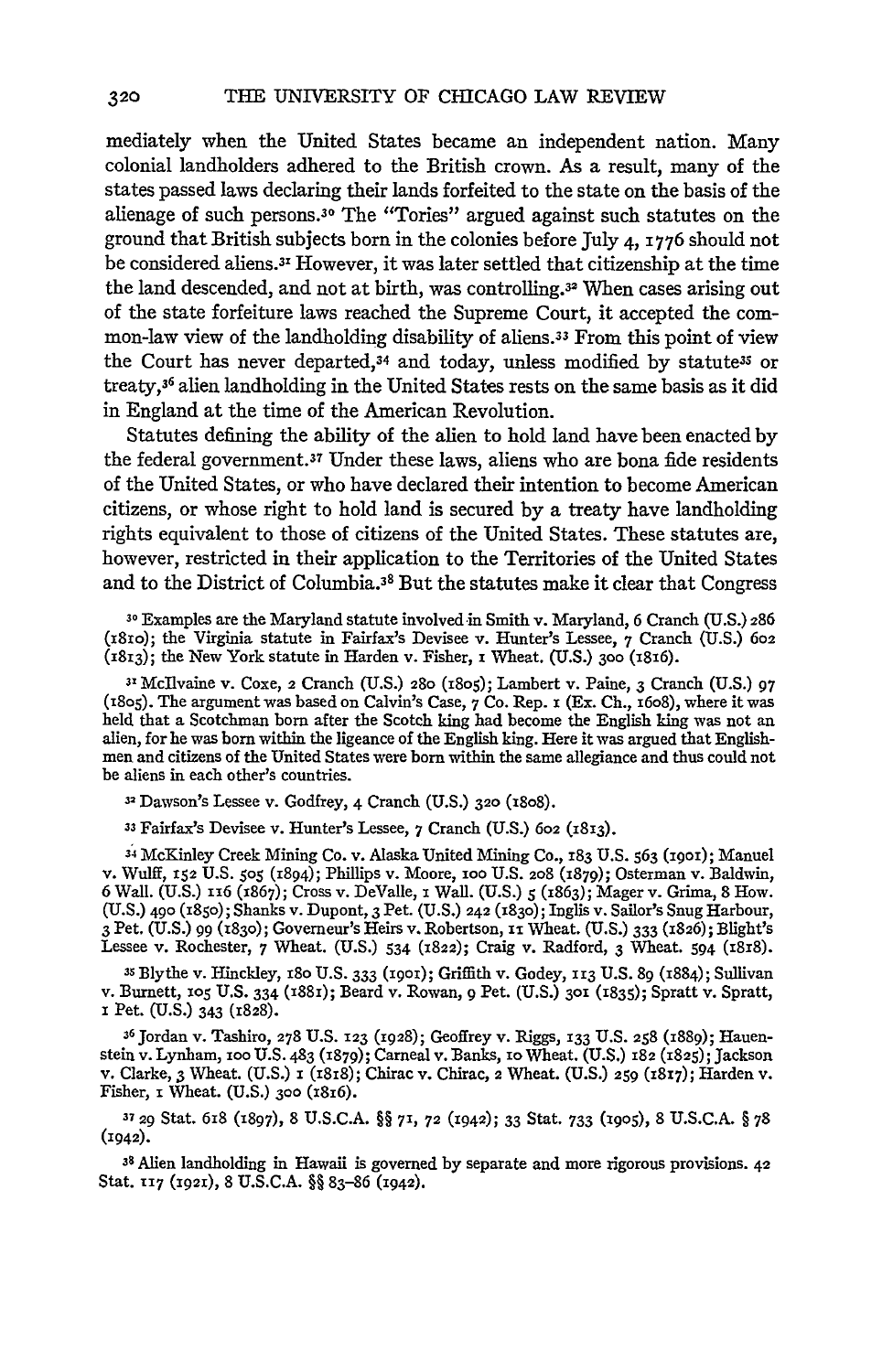has not established, by enunciating a standard as to who may become a citizen, a national policy to determine who may hold land. Thus it can hardly be argued that state laws further any federal policy by basing the ability of an alien to hold land on his eligibility to citizenship under the naturalization laws.

Traditionally, questions of title, ownership, and inheritance of land are areas in which the several states take a dominant interest.39 But the federal government can regulate the terms and conditions under which aliens may live within the states.40 From the beginning of its foreign affairs the federal government has sought to handle the alien landholding question by treaty, $44$  and today no federal statute exists which applies in terms to alien landholding within the states. Had such a statute been passed it could be argued that the federal government had occupied the field and that, thereafter, no state legislature could act in regard to alien landholding.42

The common-law rules as to alien ownership of land were developed, or at least justified, on ground of national defense. Lord Coke considered that these restrictions were intended to prevent a fifth column "as was excellently shadowed by the Trojan horse. . **... 43** With this policy argument other eminent justices agree.44 Blackstone, who based his argument for these restrictions on national defense, also suggested that tenurial notions were involved.45 But the tenure explanation seems, in the light of later learning, clearly incorrect. It was not feudal tenurial notions but French enmity which first moved the English king to act. Expressed in modem terminology: Foreign policy and the power to make war, not land law, are the sources from which these alien restrictions arise.

**<sup>39</sup>**Blythe v. Hinckley, 18o U.S. 333 (igoi); Beard v. Rowan, **9** Pet. (U.S.) **3o1** (1835); see also Jones v. Jones, **234** U.S. **65i (i914);** Clarke v. Clarke, **178** U.S. 186 (19oo); De Vaughn v. Hutchinson, *165* **U.S. 566** (x897); United States v. Crosby, **7** Cranch (U.S.) *115* (x812).

40 Hines v. Davidowitz, 312 **U.S. 52 (194o);** Henderson v. Mayor of New York, 92 **U.S. 259** (1875); Chy Lung v. Freeman, 92 **U.S. 275** (1875); Arrowsmith v. Vorhies, *55* F. **2d 310** (D.C. Mich., **1931);** Ex parte Cue, *1oi* Cal. **197,** 35 Pac. *556* (1894).

**41** The treaty with France of Feb. 6, 1778 provided (Art. 13) that the subjects and inhabitants of the United States "may **by** Testament **...** or otherwise dispose of their Goods moveable or immoveable in favour of such persons as to them shall seem good; and their Heirs, Subjects of the Said United States residing whether in France or elsewhere may succeed them *ab intestal ....* [and] The Subjects [of the French King] shall enjoy.., an entire and perfect Reciprosity.... **."** 2 Miller, Treaties and Other International Acts of the United States **ii, (1931);** see also article **6** of the treaty with the Netherlands of October **8, 1782,** ibid., at **65,** (1931); articles **5** and **6** of the Preliminary Treaty of Peace with Great Britain of Nov. **30,** x782, ibid., at **98,** 99 **(X931).**

**<sup>42</sup>**Hines v. Davidowitz, **312 U.S. 52,** 68 n. **23 (1940).**

**<sup>43</sup>**Calvin's Case, 7 Co. Rep. ia, 18b (Ex. Ch., 16o8). Lord Coke also mentions that there might be a failure of justice, for aliens might get a great part of the land in the realm, and since aliens born "cannot be returned of juries" there would be no one to try issues of fact in the king's courts.

**<sup>44</sup>**Egerton (Lord Ellesmere), The Speech of the Lord Chancellor of England, in Exchequer Chamber, touching the Post-Nati 86, 87 (i6og); Bridgman, **C. J.,** in Collingwood v. Pace, Bridg. **415, 431** (Ex. Ch., 1664).

**45** 2 BI. Comm. **\*249.**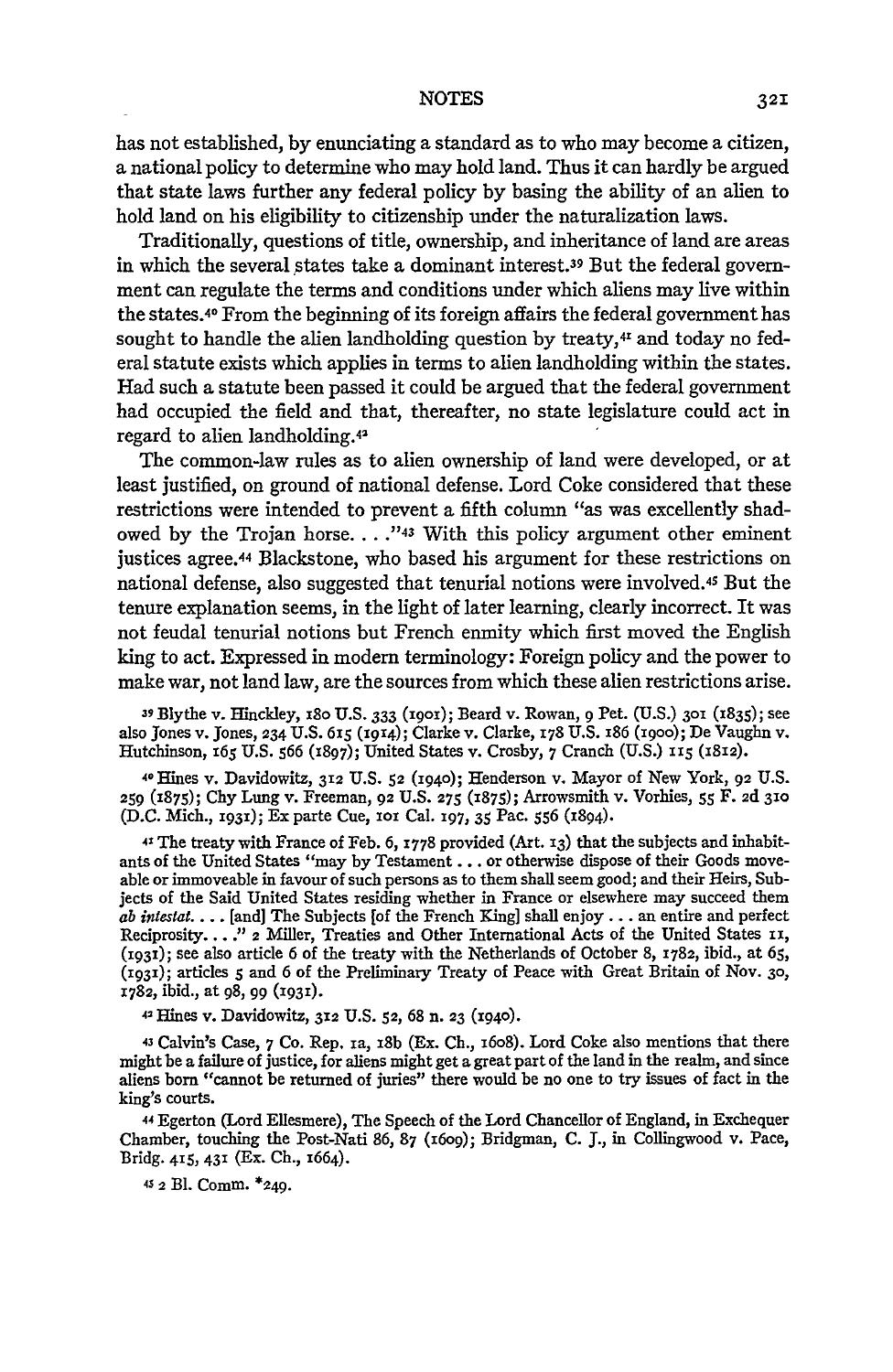Our treatment of foreign nationals is an important and delicate aspect of international affairs. Discrimination, actual or imagined, has in the past led to grave international controversy and even to war.46 In these circumstances to talk of alien landholding as a topic of interest primarily to the states is to ignore reality. In the event of war or a demand for indemnity "would California alone suffer, or all the Union?"47 Clearly, "legal imposition of [restrictions] upon aliens.., bears an inseparable relationship to the welfare and tranquillity of all the states, and not merely to the welfare and tranquillity of one."48

Failure to recognize this, and the consequent use of the power by the states rather than the federal government, have at times been most harmful to the relations of the United States with other nations. This can be made clear by a view of the circumstances under which the California statute was passed and the effects of the enactment. The act was passed only after years of intense racial agitation sparked primarily by local politicians, labor groups, and farmers. Presidents Roosevelt and Taft and Secretary of State Bryan successively intervened in **1907, 1911,** and **1913** to prevent passage of the bill. In **1913** federal intervention failed and the bill became law. Passage of the law, and the propaganda which preceded it, led to great outbursts of anti-American feeling in Japan and the organization of numerous anti-American societies. Several times Japanese reaction to California policy pushed that country close to war with the United States, and there is little doubt that the discrimination embodied in the California act was used by Japanese propagandists to unify their own people and the people of Asia behind a policy of Japanese expansion.49

Traditionally, restrictions on the rights of aliens to hold land have been regarded as an aspect of land law and, therefore, of peculiar concern to the states. This view, it is suggested, overlooks both the lessons of history and the need for national unity in foreign affairs. The traditional position makes possible arguments about "unique economic considerations in this state" and less respectable polemics, motivated by selfishness or racial hysteria, devoted to the consequence of foreigners holding land. The logic of this position can accommodate the absurdity of permitting landholding by an eligible alien, who is non-resident and devoid of any intention of becoming a citizen or resident; yet an alien ineligible for citizenship may not hold land even though bound by residence, family, and means of livelihood to the United States.

Tradition and history leave much unanswered in the field of alien rights. Questions of civil and economic liberty are involved. But a national defense rationale is at least consistent with the history of the common law and seems

46 Dunn, The Protection of Nationals (1932).

47 Chy Lung v. Freeman, 92 U.S. **275, 279 (1875);** see also cases cited note 4o supra.

48 Hines v. Davidowitz, 312 U.S. **52, 65-66** (I94o).

<sup>49</sup>A brief history of the California statute may be found in Justice Murphy's concurring opinion in Oyama v. California, **332** U.S. **631** (1948); see also McWilliams, Prejudice **14-71** (1946); Konvitz, The Alien and the Asiatic in American Law, c. **5** (1946).